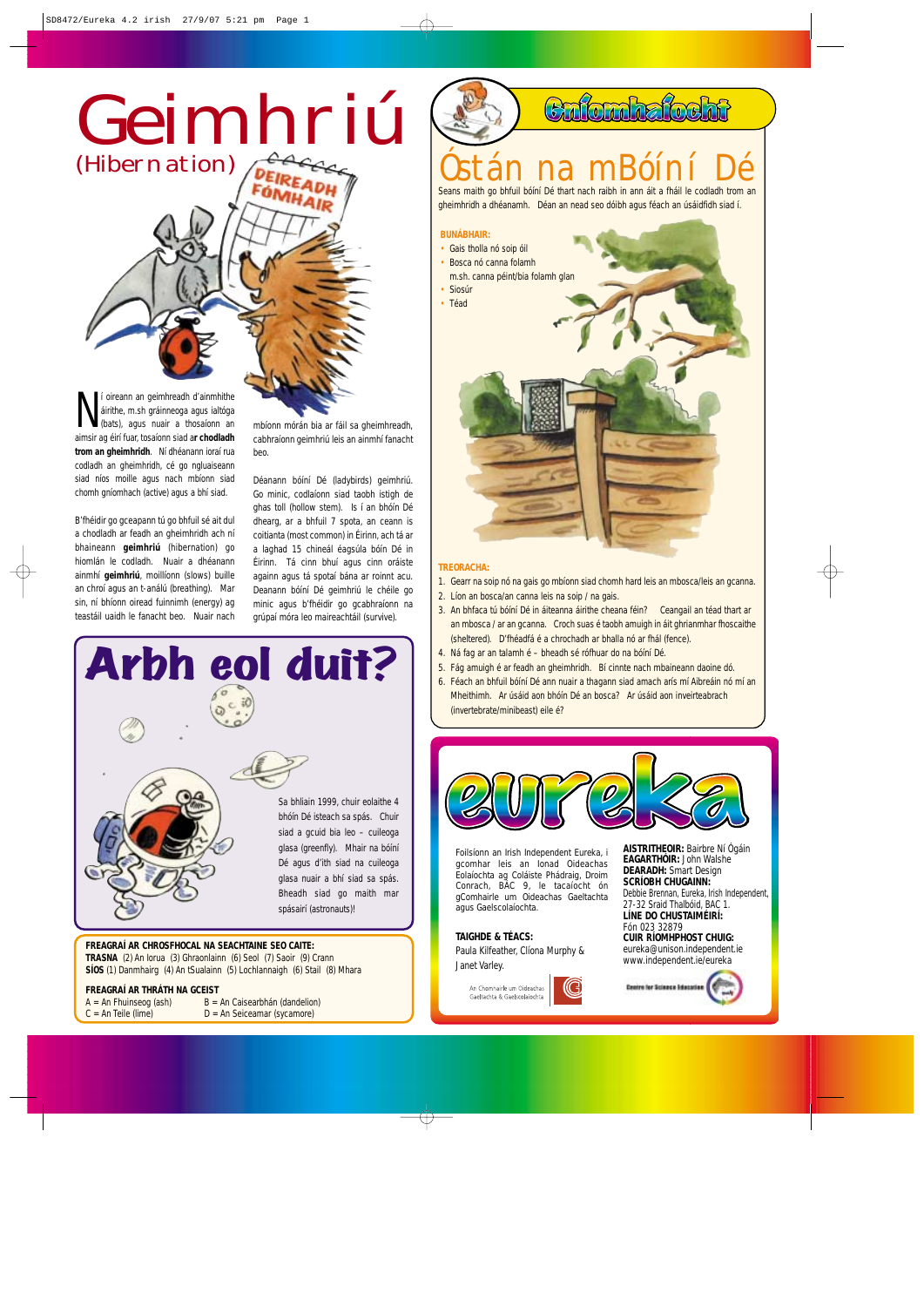**B** 'fhéidir go bhfuil beagán díomá ort go bhfuil laethanta saoire fada an tsamhraidh thart. Ach is séasúr álainn<br>É **an fómhar** freisin – séasúr an-ghnóthach 'fhéidir go bhfuil beagán díomá ort go bhfuil laethanta saoire fada an tsamhraidh thart. Ach is séasúr álainn freisin ó thaobh an dúlra de. Níl an aimsir rófhuar go fóill agus bíonn na tráthnónta geal go leor le bheith in ann imscrúduithe (investigations) a dhéanamh tar éis na scoile. Uaireanta deir daoine gurb é an fómhar an

séasúr is fearr leo mar go mbíonn dathanna áille an dúlra le feiceáil. Bíonn na dathanna áille seo le feiceáil mar go n-athraíonn dath na nduilleog ar chineálacha áirithe (certain types) crann. Úsáideann Meiriceánaigh an focal Béarla **'Fall'** ar an bhfómhar mar go dtiteann duilleoga agus torthaí a bhí ag fás ar chrainn. Titeann torthaí ar nós úll síos go talamh, ach uaireanta, bíonn codanna (parts) speisialta sna torthaí a chabhraíonn leo tuirlingt (to land) i bhfad ón gcrann.

Dá bhfanfadh na duilleoga agus na torthaí ar fad san áit ar thit siad ar an talamh, in aon charn (pile) mór amháin, ní bheadh aon spás fágtha ar an domhan do dhaoine! Mar sin, tá sé tábhachtach go bhfuil bealach éigin againn le fáil réidh (get rid) leo. Déanann **fungais** (fungi) m.sh beacáin

(mushrooms), beacáin bhearaigh (toadstools) agus coincleacha (moulds) an gnó seo dúinn agus tosaíonn na duilleoga **ag lobhadh** (decaying). Tá breis eolais ar fhungais agus ar an bhfómhar le fáil san eagrán seo d'Eureka. Dála an scéil, an raibh a fhios agat go bhfuil ainm eile i nGaeilge ar bheacáin agus ar bheacáin bhearaigh? 'Fás aon oíche' an t-ainm atá ar bheacán agus 'púca peill' atá ar bheacán bearaigh!



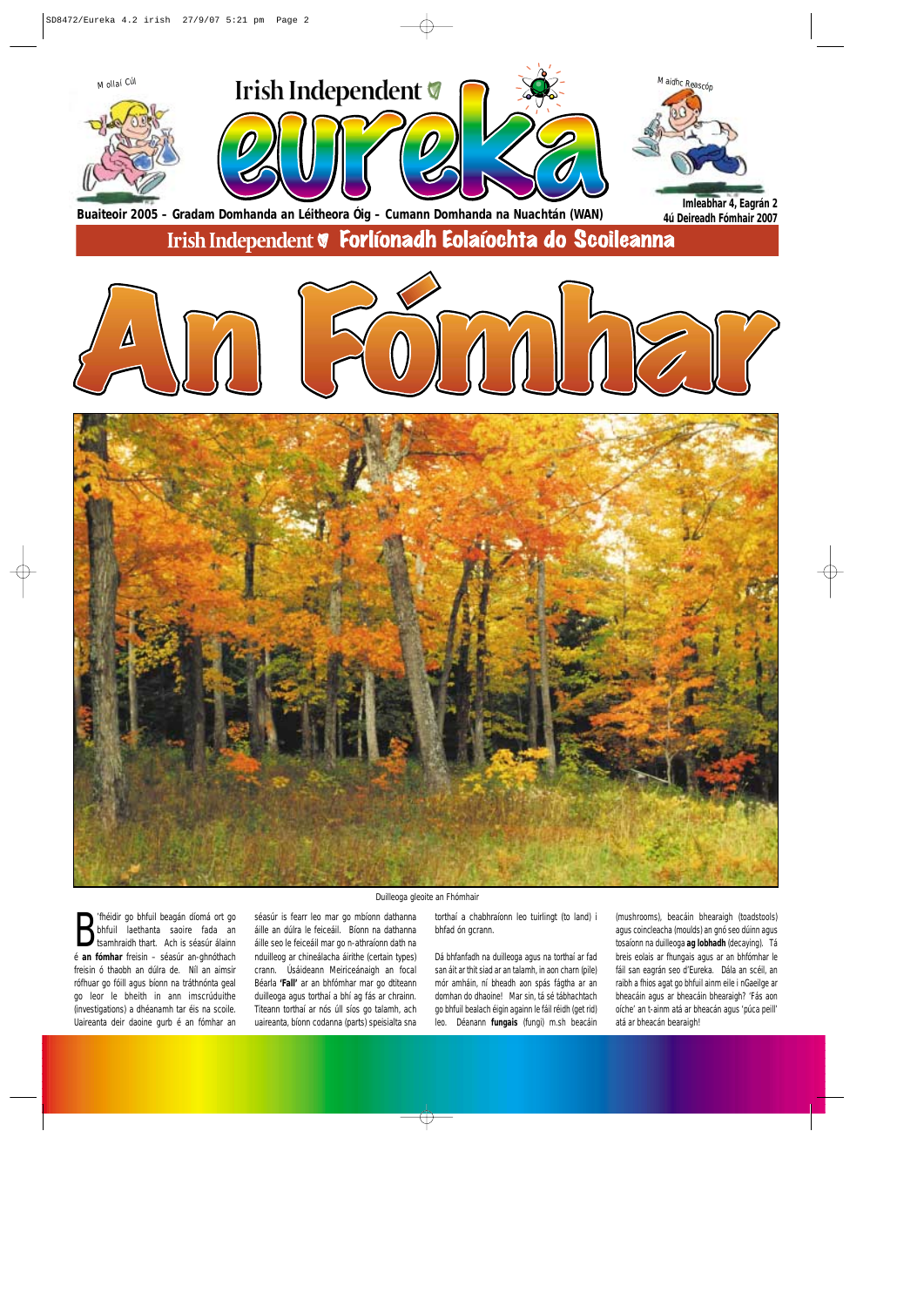

- Cárta Fáiscíní páipéir
- Siosúr Rialóir

#### **TREORACHA:**

- 1. Tarraing an patrún (thuas) ar phíosa cárta.
- 2. Gearr ar na dlúthlínte (solid lines).
- 3. Fill an páipéar ar na línte briste (dotted) chun corp an rothlóra a dhéanamh.
- 4. Cuir fáiscín páipéir le bun chorp an rothlóra.
- 5. Fill sciathán amháin chun tosaigh (forwards) agus an sciathán eile siar (féach ar an léaráid).
- 6. Lig don héileacaptar titim ó áit ard agus féach an bealach a rothlaíonn sé.

#### **DÚSHLÁIN BHREISE**

Déan rothlóir eile cosúil leis an gceann sa phictiúr, ach cuir sciatháin air atá i bhfad níos mó. Cé acu rothlóir is moille (slowest) a thitfidh? Labhair le do mhúinteoir faoi conas is fearr **tástáil chothrom** a dhéanamh.

adó, nuair a bhí daoine ag<br>féachaint ar shíolta ag rothlú go<br>talamh, b'fhéidir gur thosaigh siad<br>ag smaoineamh ar héileacaptair a adó, nuair a bhí daoine ag féachaint ar shíolta ag rothlú go talamh, b'fhéidir gur thosaigh siad airgeadh (invent). Níos mó ná 2000 bliain ó shin, d'airg muintir na Síne bréagán a d'oibrigh ar nós héileacaptair. Dhear Leonardo da Vinci rud eitilte a bhí beagán cosúil le héileacaptar. Ach ní raibh héileacaptair ar fáil go dtí an 20ú haois (century).

Cad iad na bealaí eile chun an rothlóir a athrú? Conas a dhéanfá tástáil ar dhearaí éagsúla?



## Rothlóirí ag rothlú

## Turais thábhachtacha

Is féidir le héileacaptair eitilt i mbeagnach gach áit. Go minic, téann héileacaptair chuig áiteanna nach féidir le heitleáin tuirlingt. Má bhíonn daoine i ndainséar,

**An Teile** (lime): Crochann mo chuid síolta ó sciathán.

téann héileacaptar isteach chun iad a shábháil. Tugann héileacaptair bia isteach chuig daoine in áiteanna iargúlta má tá gá (need) leis. Ach bíonn ar phíolótaí na héileacaptar a lán traenála a dhéanamh, agus bheith an-oilte (skilled) mar tá sé an-deacair héileacaptar a eitilt. Caithfidh na píolótaí bheith an-aireach i gcónaí agus díriú ar (concentrate) an meaisín i gcónaí.

### Culonhalocht

Déan héileacaptar as páipéar. An dtéann cruth an rothlóra i bhfeidhm ar (affect) an mbealach a dtiteann rudaí? Déan an chéad ghníomhaíocht eile agus faigh amach.

 $\forall$ 

# Héileacaptair ag eitilt

![](_page_2_Picture_11.jpeg)

Má sheasann tú faoi chrainn áirithe ag an am

seo den bhliain, seans maith go bhfeicfidh tú síolta ag rothlú (spinning) go mall go talamh. De ghnáth, cruthaíonn (create) plandaí síolta agus fásann na síolta sin mar phlandaí nua. Dá bhfanfadh na síolta díreach in aice leis an seanphlanda, ní bheadh dóthain spáis ná solais ná uisce acu le fás. Caithfidh siad gluaiseacht, mar sin, amach ón seanphlanda. Bíonn paraisiúit nó sciatháin atá cosúil le rothlóir (spinner) ar shíolta áirithe chun cabhrú leo gluaiseacht amach ón seanphlanda. Féach ar na pictiúir thíos agus bain úsáid as na leideanna chun ainm a chur ar na síolta. Tá na freagraí ar leath 4.

**An Caisearbhán** (dandelion): Is síol éadrom mé a thagann ó bhláth. Bíonn paraisiút orm. ...........

**An Seiceamar** (sycamore): Is síol dúbailte (double) mé agus bíonn dhá sciathán orm. ...........

**An Fhuinseog** (ash): Ní bhíonn ach sciathán amháin ar mo chuid síolta. Tagaim ó chrann. ...........

![](_page_2_Picture_2.jpeg)

![](_page_2_Picture_3.jpeg)

![](_page_2_Picture_4.jpeg)

**D**

Is dócha go bhfuil a fhios agat go gcabhraíonn cruth paraisiúit le rudaí titim go mall. Cabhraíonn cruth na héileacaptar páipéir leo titim go mall freisin. De réir mar a thiteann an héileacaptar páipéir, bíonn an t-aer gafa (trapped) istigh faoi na rothlóirí agus cuireann sé sin an héileacaptar ag rothlú. Bain triail as cúpla rothlóir go bhfeicfidh tú conas a oibríonn siad.